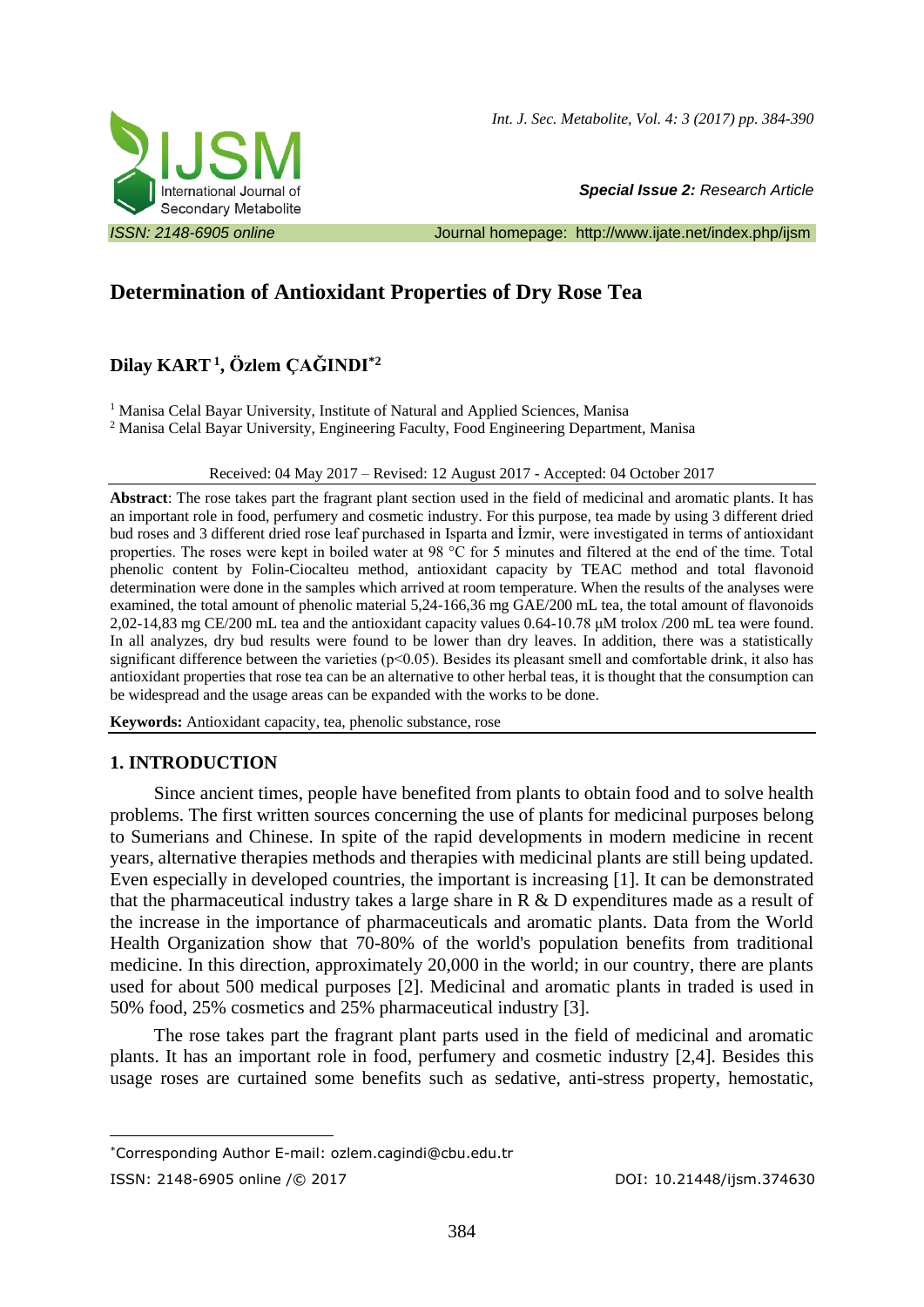stomach, liver, intestines, fever and skin disease therapeutic and anti-inflammatory functions [5-7].

Various pharmacological studies have been carried out to evaluate the effects on the central nervous system of *R. damascena*. These assessed effects have been examined in different studies. It is seen that it has antibacterial effect against both gram-negative and grampositive bacteria [6]. It has been stated that it has beneficial effects on brain function. Awale et al. (2011) found showed neurite growth activity of rose extract, the chloroformic extract significantly induced neurite growth activity and inhibited amyloid β (Aβ), and thus that *R. damascena* may be useful in dementia patients [8]. There are limited studies related the effects on the respiratory system of *R. damascena*. Boskabady et al. (2011) found significant reductions in the number of coughs induced by citric acid in their study [9]. They have also reported that a newly isolated compound from *R. damascenea* buds may be effective in improving cardiovascular function. Among the works are made that *R. damascena* has also been shown to exhibit an anti-diabetic effect [10].

Phenolic compounds are a group of substances that encompass a large number of different property, which are the most common compositional elements of the plant kingdom [11]. Due to their positive effects on nutrition, phenolic compounds are also called bioflavonoids. Epidemiologic findings indicate that consumption of foods containing high amounts of phenolic substances is a reducing effect on cardio- and cerebrovascular diseases and cancer cases and delayed aging [12].

Flavonoids have antioxidant, enzyme inhibitor, anti-inflammatory, antimicrobial, antiulcerogenic, antiviral effect. It has also been reported that these compounds are effective on blood components, increase erythrocyte formation and leucocyte count, lower cholesterol level [12]. Flavonoids play an important role in vasodilatory properties, reducing capillary permeability and fragility [13]. *R. damascena* contains various components such as flavonoids and terpenes [14]. There is evidence that these compounds have hypnotic effect. Therefore, it has been asserted that these compounds may be responsible for *R. damascena* hypnotic effect [15] Flavonoids have been reported to have an anxiolytic and / or antidepressant activity [15, 16].

Today in food technology, it is inevitable to use antioxidants so that food can last longer without deterioration and the shelf life can be prolonged. With this obligation, antioxidants of plant origin are preferred with consciousness of consumers and increase in demand for natural components in foods [17]. Antioxidants also play a role in preserving the sensory qualities of foods such as color, taste, and smell. *R. damascena* showed antioxidant properties such as many medicinal and aromatic plants [9].

General usage areas of rose in our country; used as raw material in the production of products such as dried rose, rose oil, rose syrup, rose jam, rose water and the use of flavouring and colouring agents in the formulation of delight products etc. [12]. In addition, dry rose petals are used by adding in yoghurt to alleviate digestive system problems in some countries [9].

As a result of literature review, antioxidant properties of different rose species were examined. But no studies have been done to determine the antioxidant properties of rose tea. With this study, it was aimed to determine some quality characteristics of teas obtained by using different dried rose buds and dried rose petals and to compare and to obviate the deficiencies in this literature.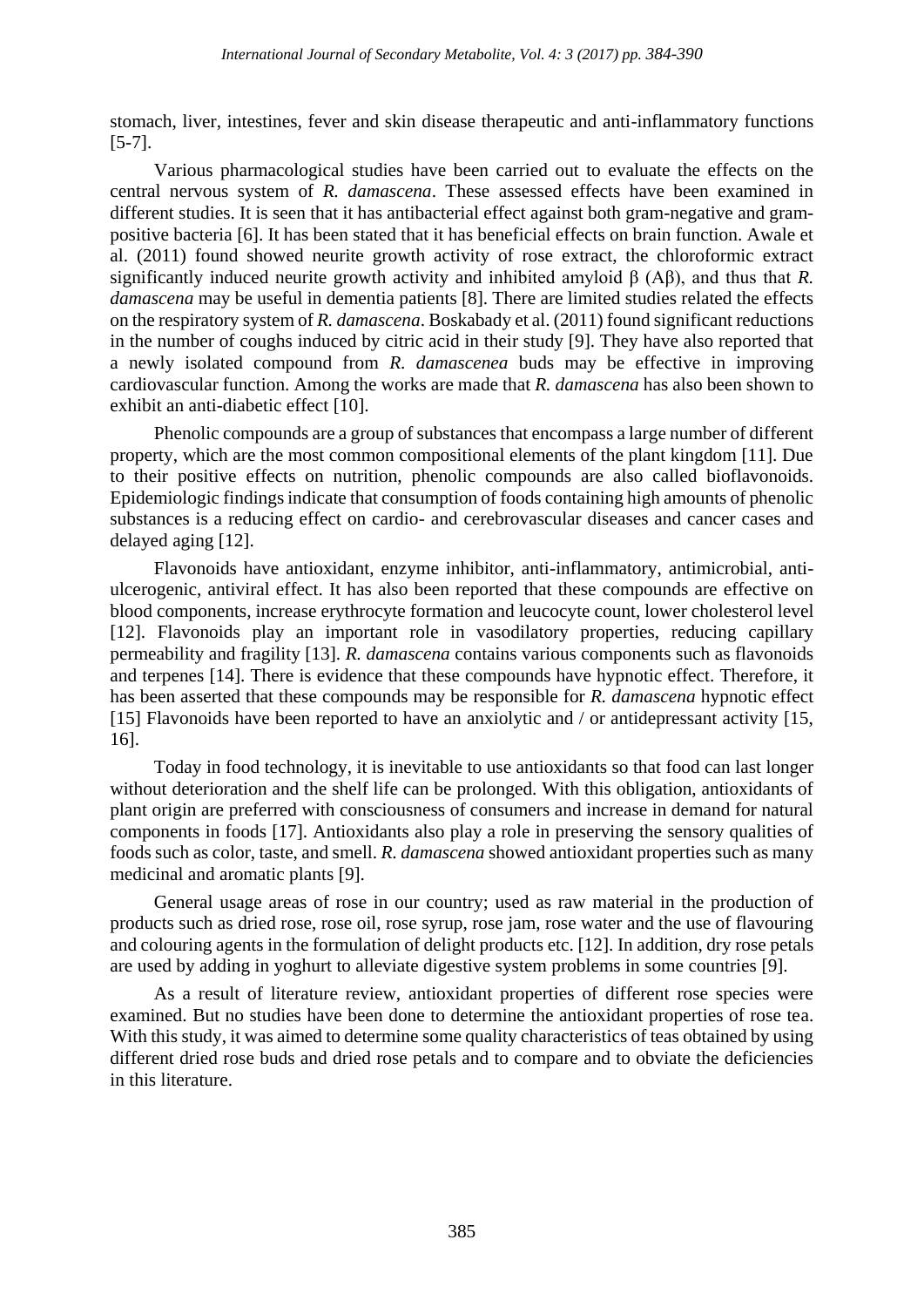# **2. MATERIAL and METHODS**

#### **2.1. Material**

In the study, as plant material were used as plant material were used 3 different dried rose buds and 3 different dried rose petals supplied from Isparta and İzmir markets. In Figure 1 are given dried rose buds and dried rose petals used in the study. It was used Rose buds (RB) for dried rose buds, Rosa petal (RP) for dried rose petals short codes. The roses were kept in boiled water at 98 °C for 5 minutes and filtered at the end of the time. Thus, dry rose tea was obtained. Total phenolic substance, total flavonoid substance and antioxidant capacity analyzes were carried out in teas that came to room temperature.



Figure 1. Dried rose buds and dried rose petals used in study

## **2.2. Determination of Total Phenolic Content**

The determination of total phenolic materials is based on the complexation with the Folin-Ciocalteu solution of the phenolic materials and the measurement of the resulting color by colorimetric analysis [18]. Phenolic analysis was performed by the method proposed by Rodriguez et al. (2015) [19]. For this purpose 500 mL of the sample by addition of 250 μL 1 N Folin- Ciocalteu reagent was mixed with 30 seconds of vortexing. Then this mixture was thoroughly mixed with the addition of 1.250  $\mu$ L (20%) of saturated sodium carbonate (Na<sub>2</sub> CO<sub>3</sub>) solution. Obtained mixture was waited at room temperature for 2 hours in the dark and the resulting color absorbance was read at 760 nm on Multiskan Go Microplate Spectrophotometer reader (Thermo Scientific, USA) and the results were calculated using the calibration graph prepared.

## **2.3. Determination of Total Flavonoids**

Total flavonoid substance determination was made with modification of the method proposed by Rodriguez et al. (2015). Volumes of 500 μL of each sample were taken and were added 1.250 μL of water, followed by 75 μL NaNO2 5% w/v and allowed to stand for 6 min. Then, 150 μL AlCl3 10% w/v was added and again let stand for 5 min. Finally, 500 μL NaOH (1 M) was added. Obtained mixture was waited at room temperature for 30 minute in the dark and the resulting color absorbance was read at 510 nm on a Multiskan Go Microplate Spectrophotometer reader (Thermo Scientific, USA) and the results were calculated using the calibration graph prepared. After each addition, the tubes were vortexed for 5 seconds.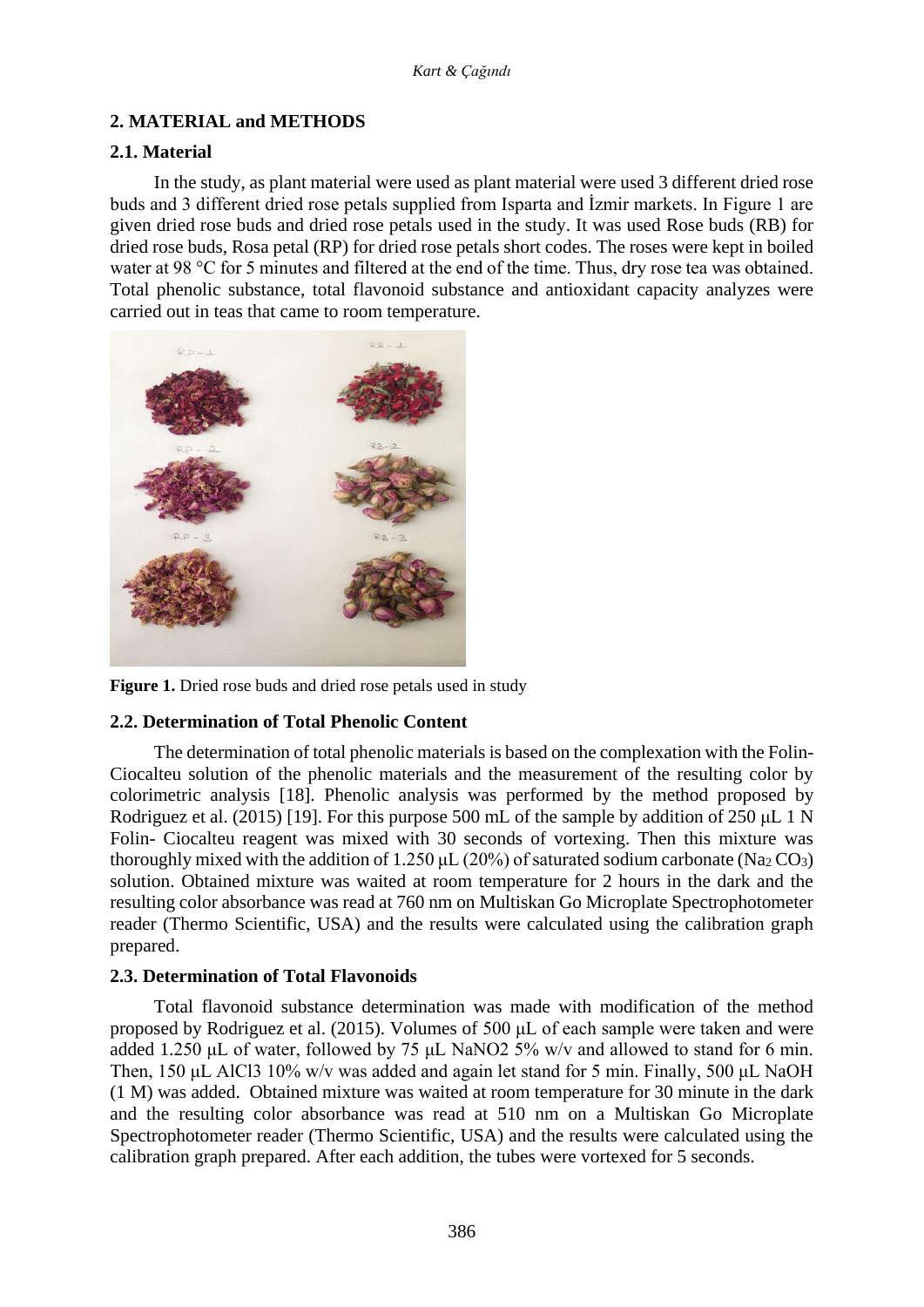## **2.4. Determination of Total Antioxidant Substance by ABTS Method**

TEAC (trolox equivalent antioxidant capacity) method was used to determine the antioxidant activity of the rose samples. This method has become an effective factor in selecting the method in the study conducted because it is easier, practical and faster than other antioxidant activity assay methods used in *in vitro* experiments. It does not require any equipment except UV-vis spectrophotometer. In addition, since the ABTS<sup> $+$ </sup> radical used in this method is soluble in both water and organic solvents and is not influenced by ionic forces, this method can be applied in multiple media. Besides it can be also used for the determination of not only hydrophilic but also lipophilic antioxidants [20]. According to the method proposed by Cemeroglu (2007), 7 mM ABTS solution containing 2.45 mM potassium persulfate was prepared in the antioxidant activity assay [21]. This solution was allowed to stand at room temperature and in a dark place for at least 12-16 hours to form ABTS. + Radical solution. The radical solution prepared in this way is stable for 2-3 days. Before the assay was started, the radical solution was diluted with PBS (Phosphate buffer saline: saline phosphate buffer) solution to give an absorbance value of  $0.700 \ (\pm 0.02)$  at 734 nm. Initial absorbance value of this diluted ABTS.  $+$  Radical solution was recorded. Then 1 mL of the ABTS $+$  radical solution was added, 10 μL of sample extract was added to it, mixed lightly and then the chronometer was run and after 6 minutes the absorbance values were read and recorded. The percent reduction of the ABTS. + Solution by the initial absorbance value was calculated. This value is called the "inhibition rate" at the end of 6 minutes. This procedure was repeated twice and the inhibition rates were calculated and their averages were determined. Then, the same procedures were repeated by changing the sample volume (2.5, 5, 7.5 and 10  $\mu$ L). 4 different volumes were used for each sample. In this way are determined the inhibition rates and their averages, which are dependent on the amount of each sample. Then were calculated sample concentrations corresponding to sample quantities (volumes). Thus, the mean percent inhibition values determined at the end of 6 minutes were transferred to a plot against the sample concentrations and linear regression analysis was applied to achieve the sample curve and the equation defining this curve. The TEAC (trolox equivalent antioxidant capacity) value of sample calculated as the sample slope/the standard slope.

#### **2.5. Statistical Evaluation**

All analytical determinations were performed in duplicate. Statistical analysis was performed using SPSS (version 22). The differences of mean values among samples was determined using one-way analysis of variance (ANOVA) followed by Tukey.

## **3. RESULTS and DISCUSSIONS**

The total phenolic content and total flavonoid amount values of the dried rose tea samples are given in Table 1. The amount of total phenolic substance varies between 5.24-166.36 mg/200 mL tea and the total flavonoid amount is 2.02-14.83 mg/200 mL tea. When analyzed statistically, in two analyzes; dry bud results are lower than dry petals. There was also statistically significant difference between the varieties (P˂0.05). The effect of different rose varieties on the phenolic substance content was statistically significant (F  $(108,599) = 0.0.01$ , P  $\leq$ 0,05). The effect of different rose varieties on flavonoid contents was statistically significant  $(F (1597, 282) = 0.0.01, P < 0.05)$ . For the standard calibration graphs, concentration range of 0.002-0.016 mg/mL for the gallic acid standards and concentration range of 0.002-0.012 mg/mL for the catechin standards were measured using the same method. The calibration curves were both obtained  $R^2 = 0.999$ . The results of total phenolic content are given as gallic acid, and the results of total flavonoid amount are given as catechin equivalent.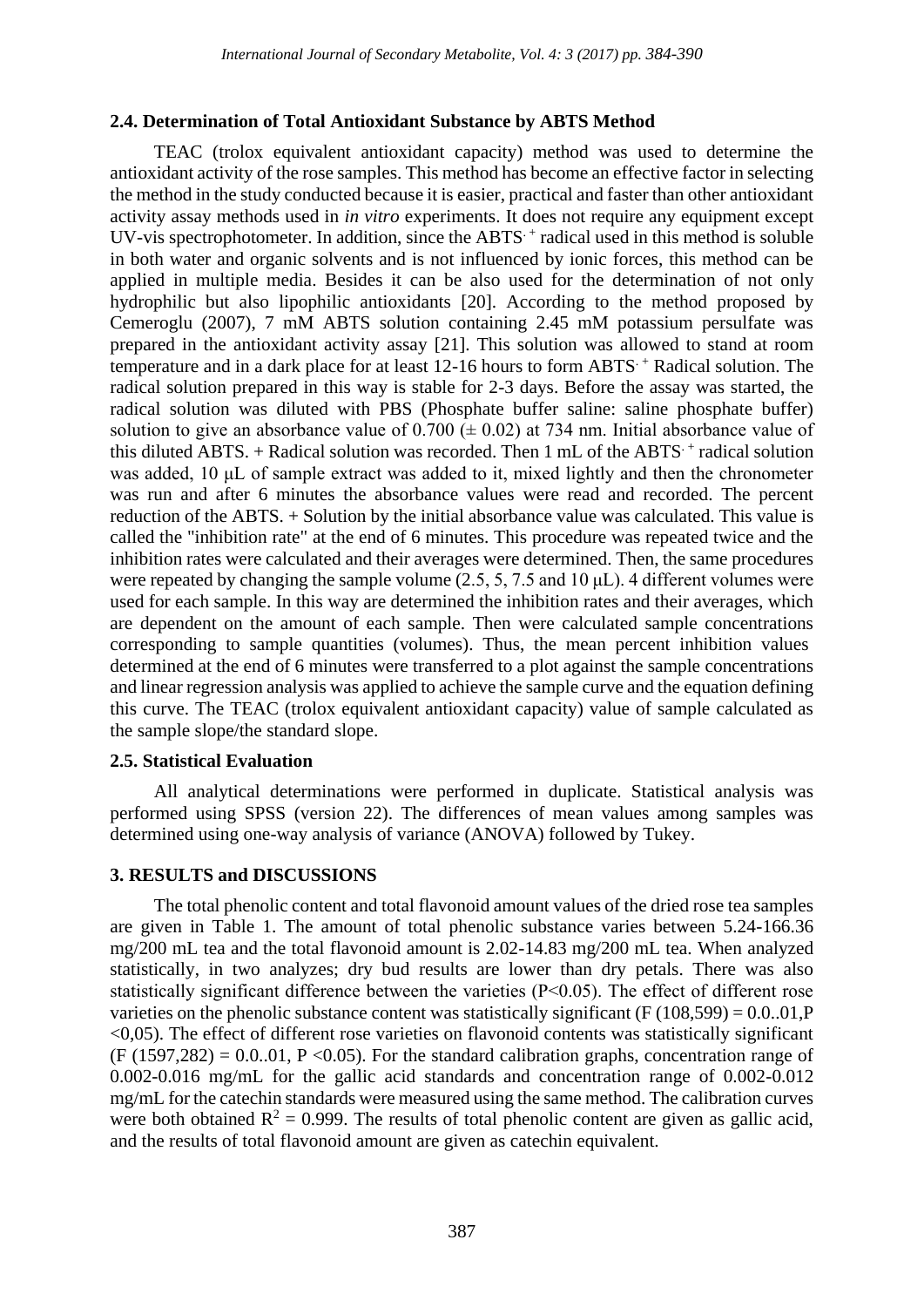| Product | The total phenolic content (mg) | Total flavonoid content       |
|---------|---------------------------------|-------------------------------|
|         | GAE/200 mL)                     | $(mg$ CE/200 mL)              |
| $RP-1$  | $166.36 \pm 14.67$ <sup>a</sup> | $14.83 \pm 0.35^{\text{a}}$   |
| $RP-2$  | $101.91 \pm 13.92^b$            | $14.70 \pm 0.26$ <sup>a</sup> |
| $RP-3$  | $86.86 \pm 1.88^b$              | $13.54 \pm 0.23^b$            |
| $RB-1$  | $31.72 \pm 4.56$ <sup>c</sup>   | $2.86 \pm 0.24$ c             |
| $RB-2$  | $8.62 \pm 2.75$ <sup>c</sup>    | $2.06 \pm 0.01$ <sup>c</sup>  |
| $RB-3$  | $5.24 \pm 0.30$ <sup>c</sup>    | $2.02 \pm 0.22$ <sup>c</sup>  |

Table 1. Total phenolic and total flavonoid contents of rose tea samples<sup>\*</sup>

\*The different letters indicate that there is a difference in P˂0.05 significance level between the averages.

Baydar and Baydar (2013) conducted a total phenolic substance and total flavonoid analysis using *Rosa damascena* Mill. type plant materials [22]. For this purpose, they used fresh and dry pink rose flowers and green rose petals. In addition, hot and cold extraction methods are compared in the study. The total amount of phenolic substances in dry rose flowers were found as 211.92-268.72 mg GAE/g, total flavanol values 28.01-28.96 mg CE/g and total flavonol values 43.77-52.46 mg RE/g. The highest values in this study found in the cold extraction method performed on the leaves. In addition, they found that the waste of rose byproducts containing fat rose can be evaluated for natural antioxidant resources.

Sener (2012) studied the quality characteristics of fresh rose leaf and some of the products obtained from these leaves [12]. The amount of total phenolic substance in Isparta rose was 481.54 μg GAE/mg as a sample. As a result, the fresh rose leaf contains significant levels of phenolic material. Ercisli (2007) studied the chemical properties of 6 different rose species (*Rosa spp*.) [23]. When phenolic substance values were examined, it was stated that it changed between 73-96 mg GAE/g dry substance and *Rosa canina* had the highest value.

Kumar et al. (2009) investigated total phenolic substances values in *R. damascena* and found  $14.5 \pm 0.14$  g GAE/100 g on fresh weight basis [24]. Ouerghemmi et al. (2016) studied the phenolic composition and antioxidant activity of leaf extracts from 3 different species of *Rosa* [25]. The total phenolic substance content in the extracts is reported to be range from 147- 464 μg GAE/mg dry matter.

The antioxidant capacity values range from  $0.64$ -10.78  $\mu$ M trolox/200 mL tea. When analyzed statistically, the antioxidant capacity values of dry buds were found to be lower than the antioxidant capacity values of dry petals. There was also statistically significant difference between the varieties (P˂0.05). The antioxidant capacity effect of different rose varieties was statistically significant (F (91,149) = 0.0..01, P<0.05). Antioxidant activity values of the rose tea samples are given in Table 2.

Sener (2012) studied antioxidant capacity values of fresh rose leaf and some products obtained from these leaves and found it to be 9.36 μg/mL with equivalent antioxidant capacity of trolox (IC50). As a result, rose of Isparta determined that the laugh has a high level of antioxidant activity [12].

Shikov et al. (2012) examined the change in antioxidant capacity of canned strawberries, depending on the addition of polyphenol-enriched extracts from rose leaf (*Rosa damascena* Mill.) leaf by-product [26]. The results obtained have been reported to be promising for the application to strawberry-grown strawberry cultivars of rose petals to strengthen antioxidant capacity and thus to develop new functional food products. Ouerghemmi et al. (2016) compared the phenolic composition and antioxidant activity of leaf extracts from 3 *Rosa* species [25]. The antioxidant capacity values were reported to be 0.4-3.0 mmol TE  $g^{-1}$  dry matter.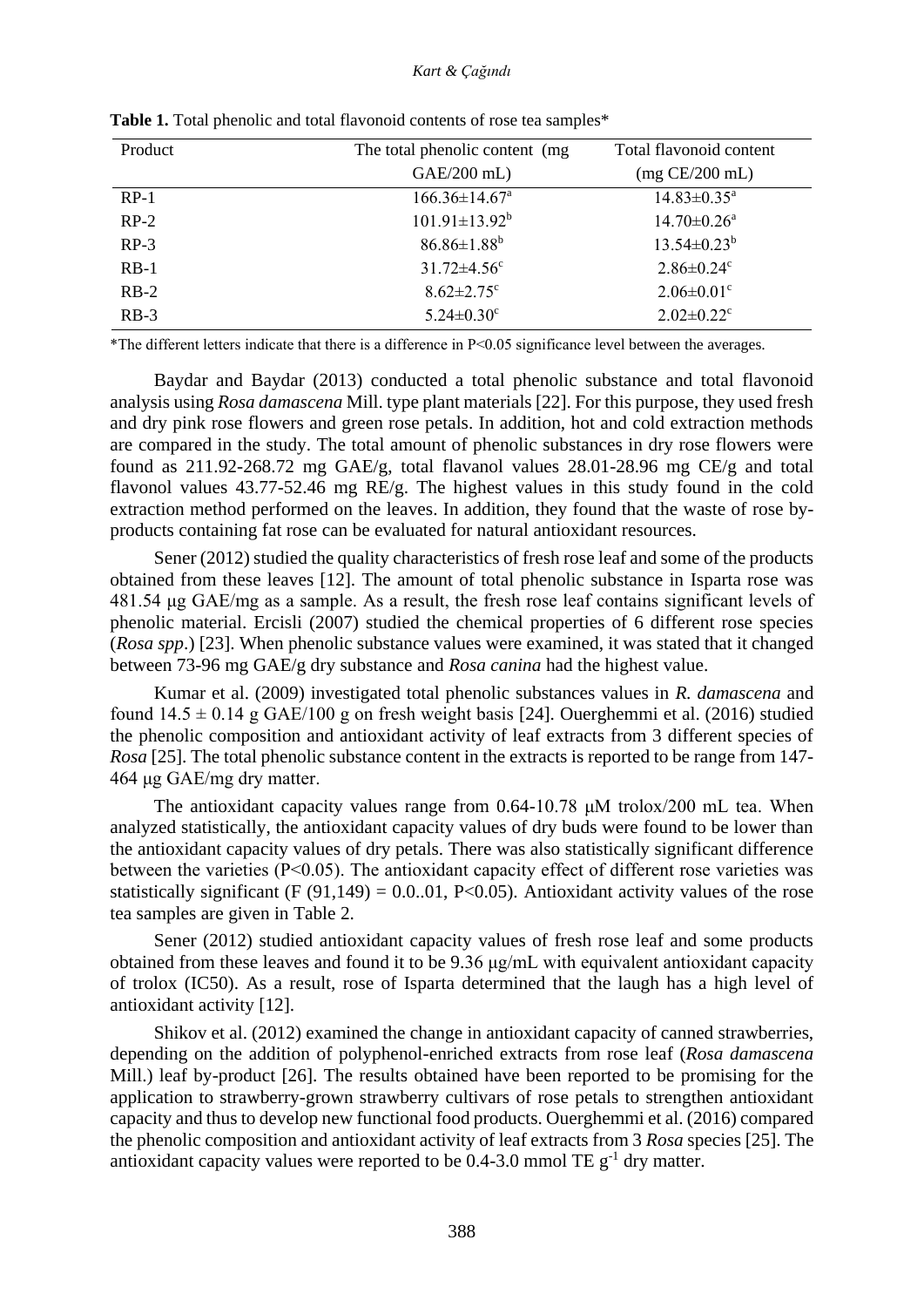Product Antioxidant Activity (μM trolox/200 mL)  $RP-1$  10.78 $\pm$ 0.08<sup>a</sup>  $RP-2$  8.40±1.44<sup>ab</sup> RP-3 8.11 $\pm 0.69^b$ RB-1 2.38 $\pm 0.07$ <sup>c</sup> RB-2  $0.75\pm0.19^c$ RB-3  $0.64 \pm 0.08^{\circ}$ 

**Table 2.** Antioxidant activity values of rose tea samples\*

\*The different letters indicate that there is a difference in P˂0.05 significance level between the averages.

#### **4. CONCLUSION**

In this study, some quality characteristics of dry rose tea made by using 3 different dried rose buds and 3 different dried rose petals were determined and then compared. The total phenolic substance, the total flavonoid substance and antioxidant capacity were determined to be higher in dry petals than in dry buds. As a result, it has been seen that dry rose tea, as well as pleasant smell and comfortable inside, may be a natural antioxidant source. This study also showed that dry rose tea can be used as a functional food and functional food additive.

#### **Conflict of Interests**

Authors declare that there is no conflict of interests.

#### **5. REFERENCES**

- [1] Arslan, N., Baydar, H., Kızıl, S., Karık, Ü., Şekeroğlu, N., & Gümüşçü, A. Tibbi Aromatik Bitkiler Üretiminde Değişimler ve Yeni Arayişlar.
- [2] Anon. (2017). Retrieved from: http://oran.org.tr/materyaller/Editor/document/ PlanlamaBirimi/ Dokmerkezi/Tıbbi%20Aromatik%20Bitkiler.pdf.
- [3] Faydaoğlu, E., & Sürücüoğlu, M. S. (2011). Geçmişten günümüze tıbbi ve aromatik bitkilerin kullanılması ve ekonomik önemi. *Kastamonu Üniversitesi Orman Fakültesi Dergisi*, *11*(1), 52-67.
- [4] Jabbarzadeh, Z., & Khosh-Khui, M. (2005). Factors affecting tissue culture of Damask rose (Rosa damascena Mill.). *Scientia horticulturae*, *105*(4), 475-482.
- [5] Bardakçi, B. (2006). Isparta Bölgesindeki Gül Yağinin Kimyasal Içeriğinin Gc-Ms ve FTIR Spektroskopisi Tekniği ile Incelenmesi. *SDÜ Fen Dergisi*, *1*(1).
- [6] Ulusoy, S., Boşgelmez-Tınaz, G., & Seçilmiş-Canbay, H. (2009). Tocopherol, carotene, phenolic contents and antibacterial properties of rose essential oil, hydrosol and absolute. *Current microbiology*, *59*(5), 554.
- [7] Demircioğlu, H. (2010). *Kesme gülde (Rosa hybrida first red) farklı 1-mcp dozu uygulamalarının ve farklı depolama koşullarının vazo ömrü üzerine etkiler*  (Yayımlanmamış Yüksek Lisans Tezi). Çukurova Üniversitesi Fen Bilimleri Enstitüsü, Adana Türkiye.
- [8] Awale, S., Tohda, C., Tezuka, Y., Miyazaki, M., & Kadota, S. (2011). Protective effects of Rosa damascena and its active constituent on Aβ (25–35)-induced neuritic atrophy. *Evidence-based complementary and alternative medicine*, *2011*.
- [9] Boskabady, M. H., Shafei, M. N., Saberi, Z., & Amini, S. (2011). Pharmacological effects of Rosa damascena. *Iranian Journal of Basic Medical Sciences*, *14*(4), 295.